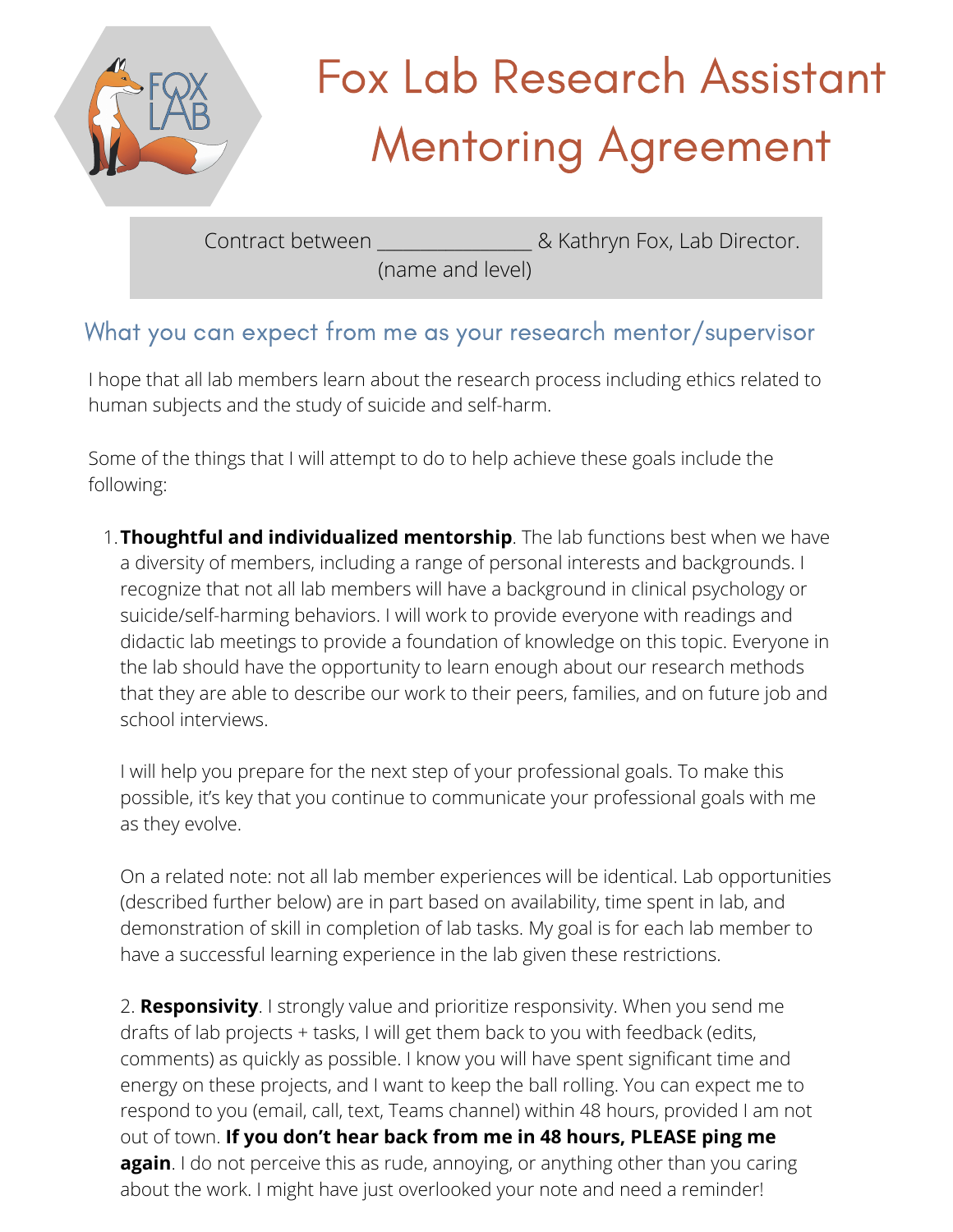3. **Provide critical feedback**. I will do my best to provide critical and constructive feedback on all projects sent to me with a single goal: *to improve the quality of the work.* I care deeply about the work you and our lab produce. Sometimes that means I'll provide critical feedback. I know that this may sometimes feel discouraging, but that is never my goal. Please remember, feedback is in direct service of improving your work (and believe me: I am still constantly incorporating collaborator's edits, feedback, thoughts into my work!). I will respectfully challenge ideas (what we read, what other people talk about, my own, and yours) with an effort to make yours and our work better. I expect you will do the same!

An essential skill to succeeding in the lab is the ability to constructively respond to feedback. But this is a skill, meaning Iexpect it will take time for you to build and grow in that regard.

- **Lab Citizen/Researcher Feedback**. I will do my best to provide you with feedback regularly throughout the year about your participation in lab as it relates to the below expectations.

- **Grant Feedback.** There are many grants that can help provide undergraduate and postbaccs with funding for summer research, conference travel, and small research projects (see lab document including a non-comprehensive list of grants). These are fantastic opportunities to strengthen your CV and to gain independent research experience. Please send me a draft of any grants you plan to submit **at least 2 weeks before they are due.** I will do my very best to get initial feedback to you within one week. Having two weeks will ensure we have time for at least 2 rounds of edits before submission.

- **Manuscript Feedback**. See below about expectations for being involved in manuscript writing. If you do become involved and you send me a draft of your work, I will do my best to get manuscript feedback to you within 1 week. However, please be patient with me, and allow for 2 weeks for revisions.

4. **Work with integrity and honesty**. I will be transparent, open, and honest with you and on all lab projects.

5. **Accessibility**. I am here to support you. I will meet with all research assistants oneon-one at least once per quarter, if not more frequently. I will meet with lab manager(s) up to once per week (but this will depend on your needs).

At least some of your lab hours will overlap with my availability so that you can ask me questions and get hands-on feedback in person (or Zoom given COVID). This will obviously vary based on both of our schedules, but I hope to spend at least some one-on-one time weekly with each RA as we work on lab tasks. If you want to chat outside of lab meetings and our one-on-one meeting, message me and we'll set up a meeting.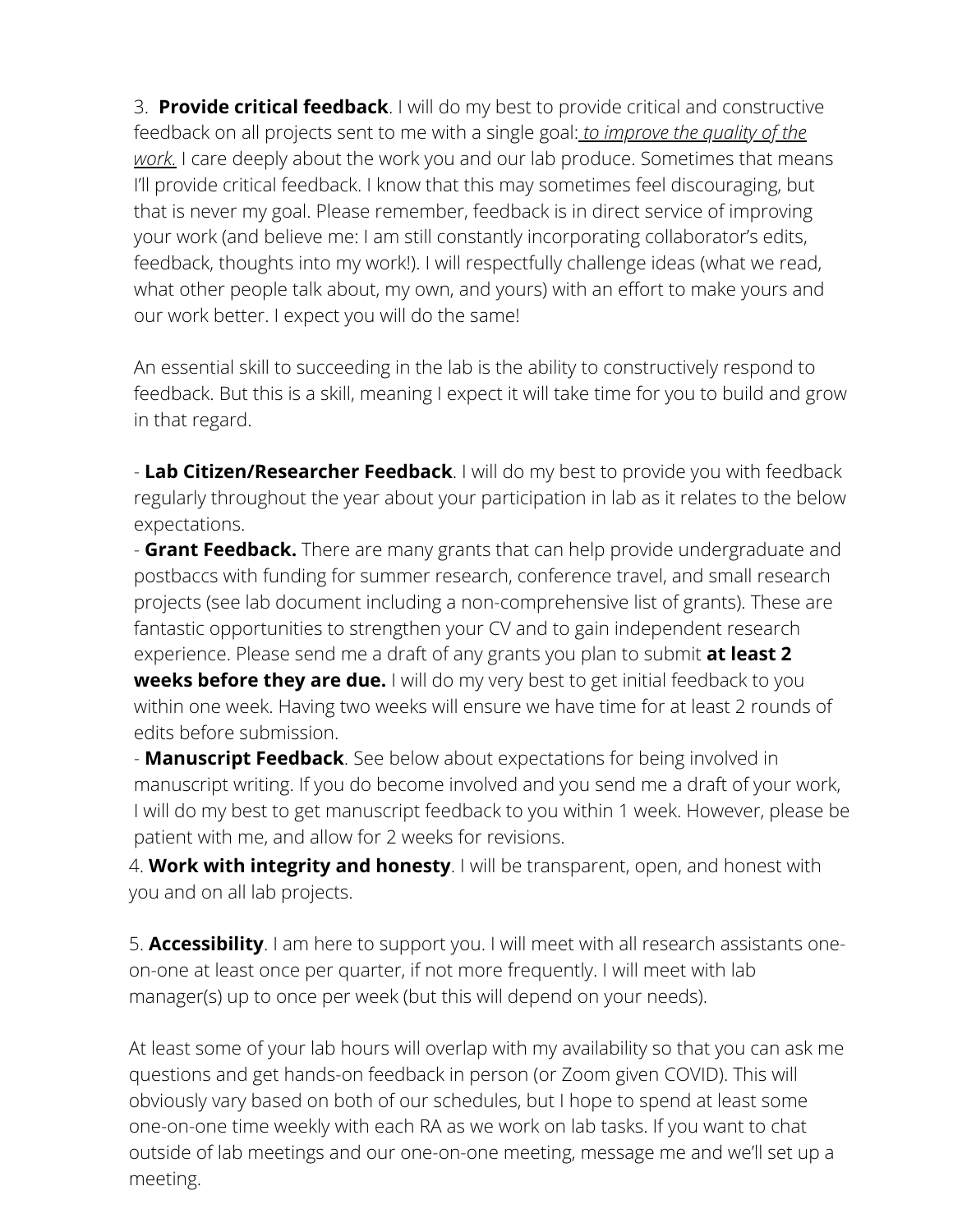6. **Advocate**. I know students can often feel like they have little career/institutional power in their classes, departments, universities, jobs, and so on. I will advocate for you! If you feel I'm not doing this enough, please tell me. I am new to this role. I want to do the best that I can, and your feedback is critical. See below for more on this topic.

Relatedly, I will write recommendations for you. To make sure that these are as strong as possible, I ask:

- That we have worked together for 2+ quarters before you request a rec.

- Please provide me with: specific deadlines and instructions for submitting relevant rec. materials.

- Do your best to ask for a rec letter **3 weeks** in advance of the due date. I know this isn't always possible, but it is my preference, and recs will be strongest when I have this time.

- Please send me reminders a few days before a deadline if you haven't yet received notice that the rec was submitted.

- If you're applying to a graduate program, please send your statement of purpose

# and key content you'd like to make sure I include in my letter.<br>My Expectations for Research Assistants (updated quarterly)

1. **Commit to** [\_\_\_] hours per week in lab and participate in all of your scheduled lab hours and the weekly lab meeting unless we otherwise agree to a different arrangement.

2. **Be proactive**. Ask me, each other, and graduate students what projects they need help with. Volunteer for tasks. If something is not working, let us know. If you are having trouble with something (lab or otherwise), reach out to talk about it. If you are avoiding a task because it's causing you anxiety, bring it up and let's problem solve. If something got in the way of you completing a task on time (e.g., illness, anxiety, work, life), let your team members

know rather than waiting for them to contact you. Communication is key for a strong team!

3. **Prepare**. If you are asked to complete a task (e.g., reading an article before lab meeting, presenting to lab), come prepared with it completed. As a member of the lab, other people are counting on you.

4. **Follow Study Protocol**. You will read all study protocols carefully and do your best to follow them when working with participants.

5. **Admit mistakes**. Mistakes will happen. I make mistakes regularly. Do not be afraid to make mistakes. **Do try to learn from them. I'm more concerned about HIDING mistakes than making mistakes.** Please, as soon as you realize you've made a mistake, alert the key people involved in the given project (and me). We conduct science transparently, and a key ingredient to doing so is recording any deviations from protocol.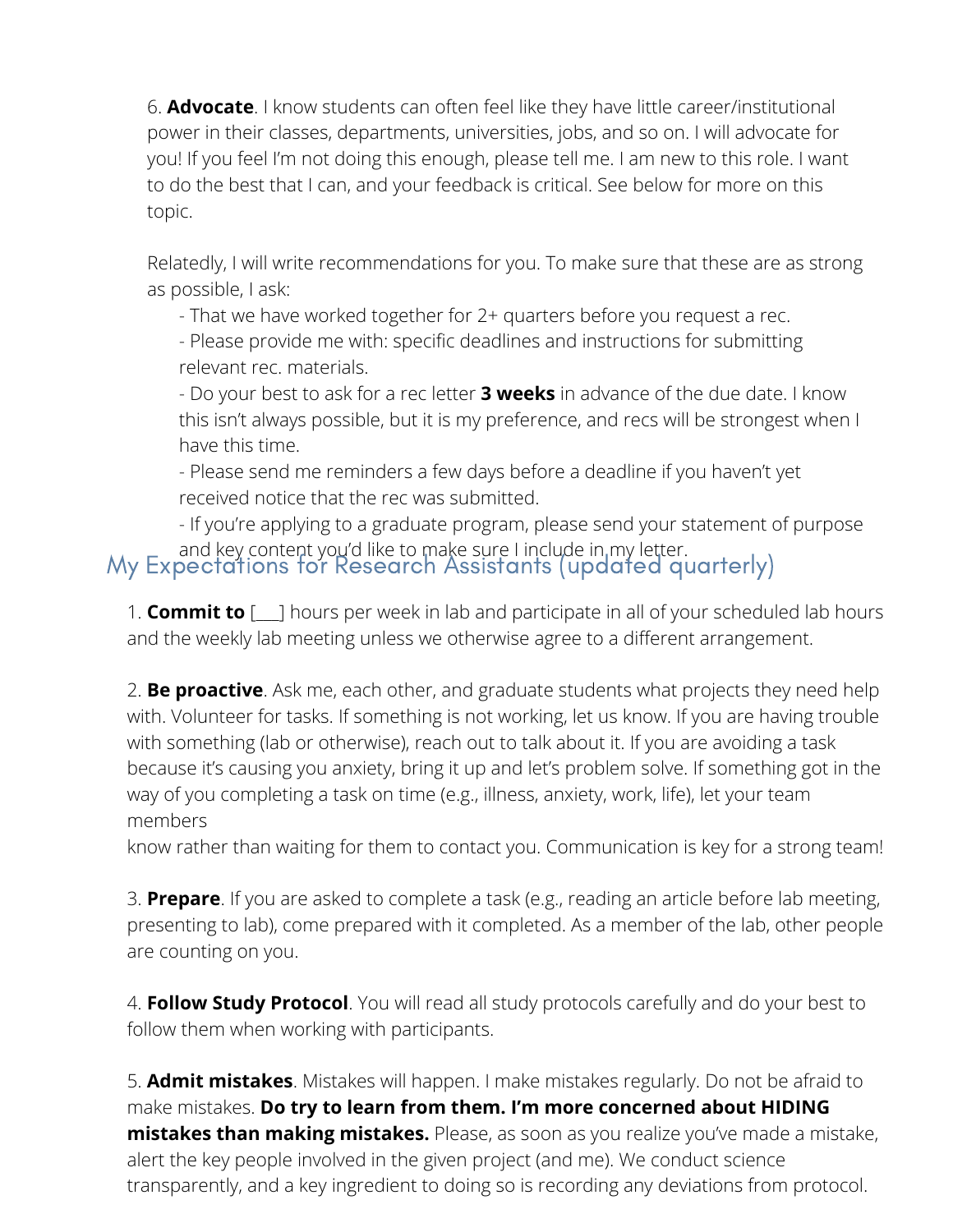6. **Follow through**. You are expected to put your best effort possible into task assignments. If you agree to complete a task, the lab is trusting that you will get it done. Our lab culture does not include micromanaging. Honor the trust you're given by following through. Everyone has busy schedules; being busy is not an excuse for failing to follow through if you agree to complete a task. Remind yourself with whatever necessary (e.g., whiteboard, post-its, Google calendar alerts) to complete the task.

7. **Ask for help—and be a problem-solver**. Life secret: nobody knows what they are doing. We are all figuring it out as we go. We are all learning. Questions are *expected*. Ask them as they come up. Lean on each other.

Crucial caveat: ask for help *after* you've attempted to solve the problem on your own (if it's a problem that can be solved by doing your homework such as by consulting the lab manual, study protocol, or Google). I expect you to be a self-directed learner and make a concerted effort to uncover knowledge and skills.

8. **Do not suffer in silence**. Difficulties arise. If you are having problems, please come and talk to me! If you feel overwhelmed, uncertain, or want additional support, please ask for as soon as possible.

9. **Dress code.** Dress code is casual. The exception is when you are running participants. We want to display professionalism and respect to people who are donating their time to our research. Some general guidelines include no shorts (dresses and skirts are fine), no pajamas or sweats, no workout clothes, appropriate coverage, no spaghetti straps, etc.

10. **Mental and Physical Illness.** We study really heavy and difficult topics. It's OK if it's hard for you at times (it means you have feelings!). Please take care of your mental and physical health by planning time off, taking vacations, and engaging in other self-care activities (e.g., attend regular physicals/doctor visits, exercise, regular sleep, cooking, therapy when needed). Communicate with me (on a broad or specific level depending on your comfort) when you're struggling with your mental/physical health. I will help you to locate services/support. *Note: all students are eligible to receive services at the DU Health & Counseling Center (https://www.du.edu/health-and-counseling-center/). To schedule an appointment, call (303) 871-2205.*

Stay home and take care of yourself when you're sick. If you're scheduled to run a participant or have something on your plate that day, find a replacement and notify the folks who need to know ASAP (preferably the night before when possible).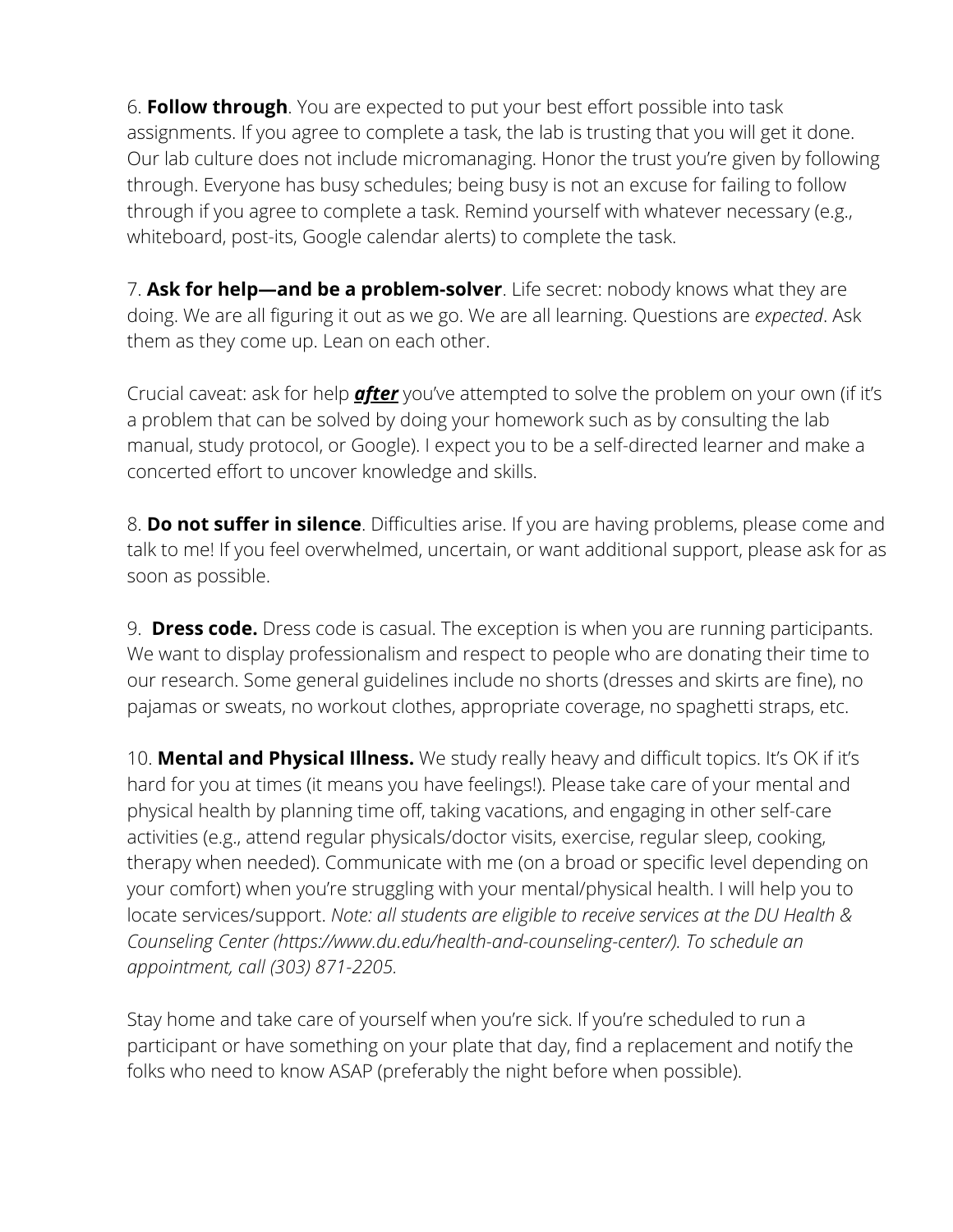11. **Attend to relationships**. We rely on each other to build community and conduct research.

a. Work to build strong relationships with lab members. Have each other's backs. Raise each other up.

b. Contribute your share to projects and avoid creating more work for your teammates (e.g., falling off the grid, not following through on your commitment, using ad hominem attacks).

12. **Please give me feedback.** I want and need your feedback! I am a new professor here, and I only recently finished graduate school myself! I care a lot about mentorship, and I want to help you learn, grow, and contribute to our research team. If I'm doing something that gets in the way of those goals, please tell me.

Similarly, if something isn't working the way it should be, and/or when you're not happy with what you're doing in the lab, **I want to know**. I will respond constructively to any and all of your feedback. I will not be defensive and I will think about and respond to any/all feedback you give me. Feedback you give to me will not impact our relationship in the longterm, the degree to which I advocate for you, or the quality of future recommendations that I write for you.

# Typical Research Assistant (RA) Tasks

As an RA in the Fox lab, you will help with our research by participating in a wide variety of research-related tasks. These may include but are not limited to:

- attending weekly lab meetings (required)
- reading and discuss scientific articles relevant to our research topic (required)
- coding articles in Zotero for lab use
- helping with submissions and responses to the DU or other Institutional Review Boards (IRBs)

- identifying community agencies, primary care settings, schools, listservs, and parent/teen-focused groups for partnership and participant recruitment

- administrative research tasks such as packet preparation for participant visits, data entry and literature searches

- creating physical and electronic recruitment advertisements
- maintaining lab webpage
- maintaining study webpages
- scheduling participant visits to the lab

- using Qualtrics to translate surveys into an online format that is easy for participants to read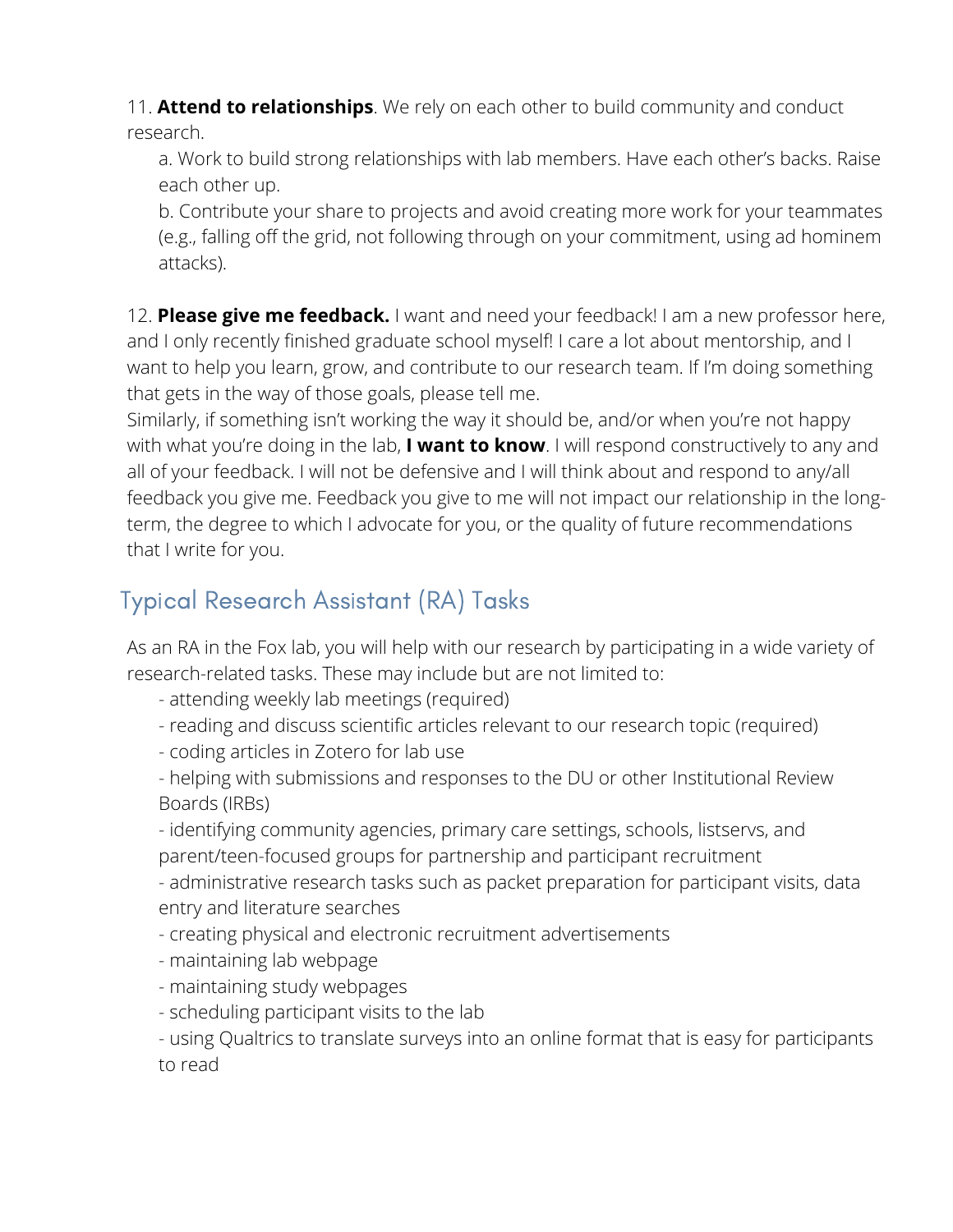- facilitating active data collection with participants including consent/assent and data acquisition from youth and their parents

- testing out lab equipment (e.g., pressure algometer) and process real time data from behavioral tasks

- organizing electronic participant payment

- collaborating with other RAs here at DU and in other labs (e.g., with collaborators at Stony Brook University, Florida State University, Harvard University)

- helping to purchase lab furniture and equipment + set up the lab space for participant and research staff use.

#### *It is important that you understand that individual RAs may or may not complete the same tasks or engage in active data collection with participants in the same*

*way. RA activities depend upon a variety of factors such as: time spent in the lab (both within an individual quarter and across quarters), whether your hours in the lab overlap with scheduled participants and/or my schedule for guidance on higher-level tasks, and the particular skill set that you already have or develop during your lab participation.*

# Safety Issues and Other Immediate Concerns about Research **Participants**

**You are not the primary touchpoint for youth or families in distress.** When safety issues arise, I will be physically present in the lab (or available via text/phone in time of COVID) to address the issue as soon as possible. It is your responsibility to notify me immediately if and when safety issues or other serious concerns occur (i.e., youth or parent calls the lab in distress) and I am not physically in the lab space to address them (e.g., I am in class or in a meeting).

If you encounter information from a family (either in person, or via telephone or email) that there is a safety issue or other immediate concern, you immediately come find me in the lab space or call and text my cell phone. If this occurs in person, you also do whatever you can to keep the family in the lab space until I or another senior clinician can meet with the family in person.

If I am ever out of town, I will provide you with the contact information of another licensed clinical faculty in our Psychology Department in advance of my absence.